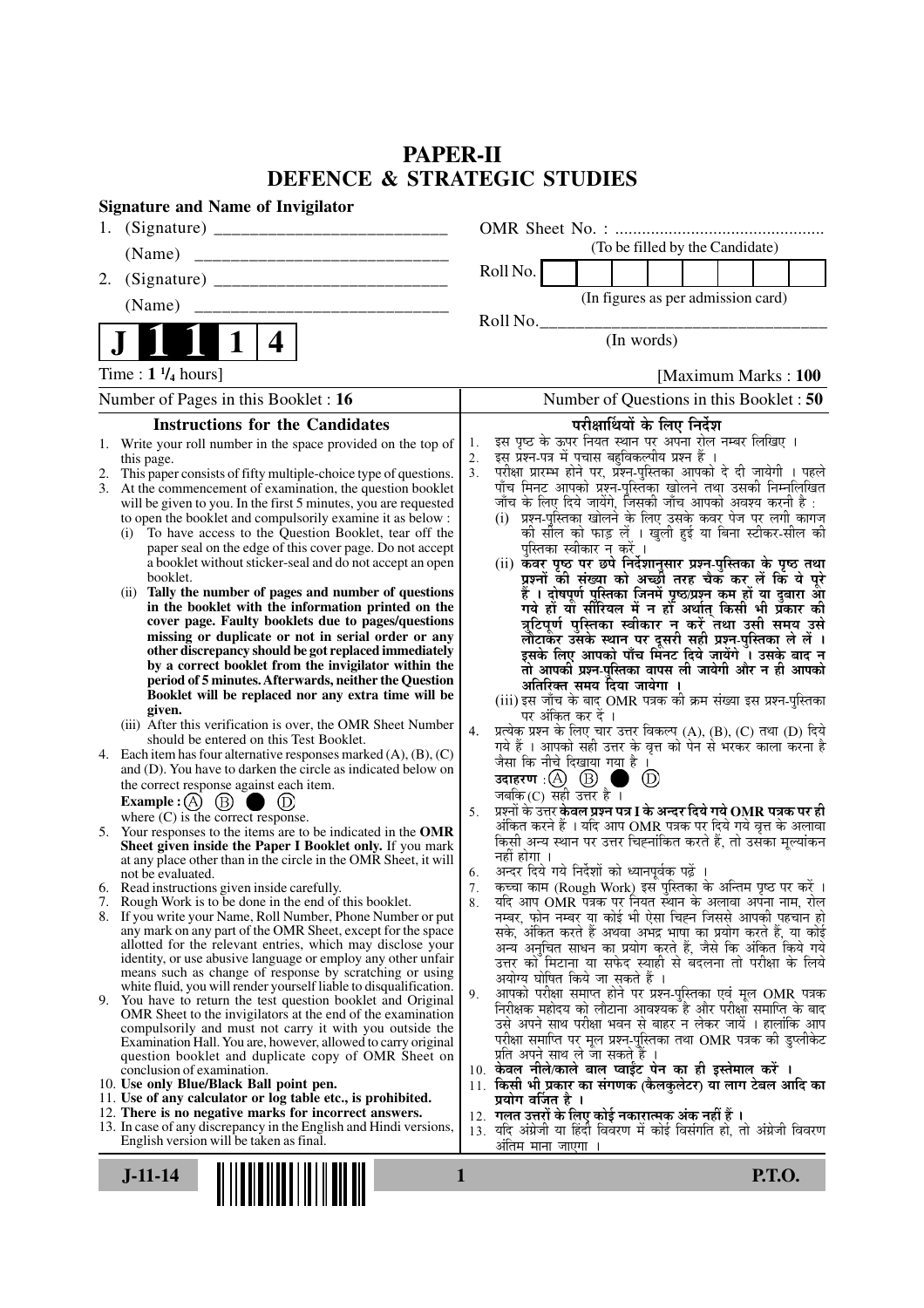#### **DEFENCE & STRATEGIC STUDIES PAPER – II**

**NOTE :** This paper contains **fifty (50)** objective type questions, each question carrying **two (2)** marks each. Attempt **all** the questions.

- **1.** Treaty of Pelindaba is related to which of the following Treaties ?
	- (A) South Pacific Nuclear Weapon Free Zone Treaty.
	- (B) Latin American Nuclear Weapon Free Zone Treaty.
	- (C) South-East Asian Nuclear Weapon Free Zone Treaty.
	- (D) African Nuclear Weapon Free Zone Treaty.
- **2.** Outer Space Treaty as an Agreement governing the activities of states on the moon and other celestial Bodies entered into force on which of the following dates ?
	- (A)  $11^{th}$  July, 1979
	- (B)  $11^{th}$  July, 1984
	- (C)  $18^{th}$  December, 1984
	- (D)  $18^{th}$  July, 1979
- **3.** Who among the following thinkers said, "The budget is nothing more and nothing less than the quantitative expression of a plan or a policy" ?
	- (A) Adam Smith
	- (B) Richard Burt
	- (C) Jasjit Singh
	- (D) Robert S. Mc Namara
- **4.** Defence Planning of a nation-state broadly focuses on which of the following terms ?
	- (A) Availability of weapon systems
	- (B) Population
	- (C) Threat Assessment
	- (D) Prevention of war

**5.** "Choice of weapon system system Analysis" concept was propounded by whom of the following ?

- (A) APJ Abdul Kalam
- (B) Robert S. Mc Namara
- (C) Stephen P. Cohen
- (D) Gen. Mc Author
- **6.** Which of the following Combat Aircrafts of IAF is called as "flying coffins" ?
	- (A) Sukhoi 30
	- (B) MIG 21
	- (C) Gnat
	- (D) MIG 27
- **7.** Which of the following techniques could be employed by the enemy as Cyber attack ?
	- (A) Face book
	- (B) Hacking
	- (C) Twitter
	- (D) Blogs
- **8.** The origin of the theories of Defence Economics could be found in the writings of which of the following persons ?
	- (A) Karl Marx and E.M. Earle
	- (B) Adam Smith and Alexander Hamilton
	- (C) Adam Smith and Clauswitz
	- (D) Karl Marx and Abraham Lincoln
- **9.** Which one of the following locations is marked as Indian Satellite launching station ?
	- (A) Chanderpore
	- (B) Wheeler Island
	- (C) Sri Hari Kota
	- (D) Mahendra Giri

**Paper-II 2 J-11-14**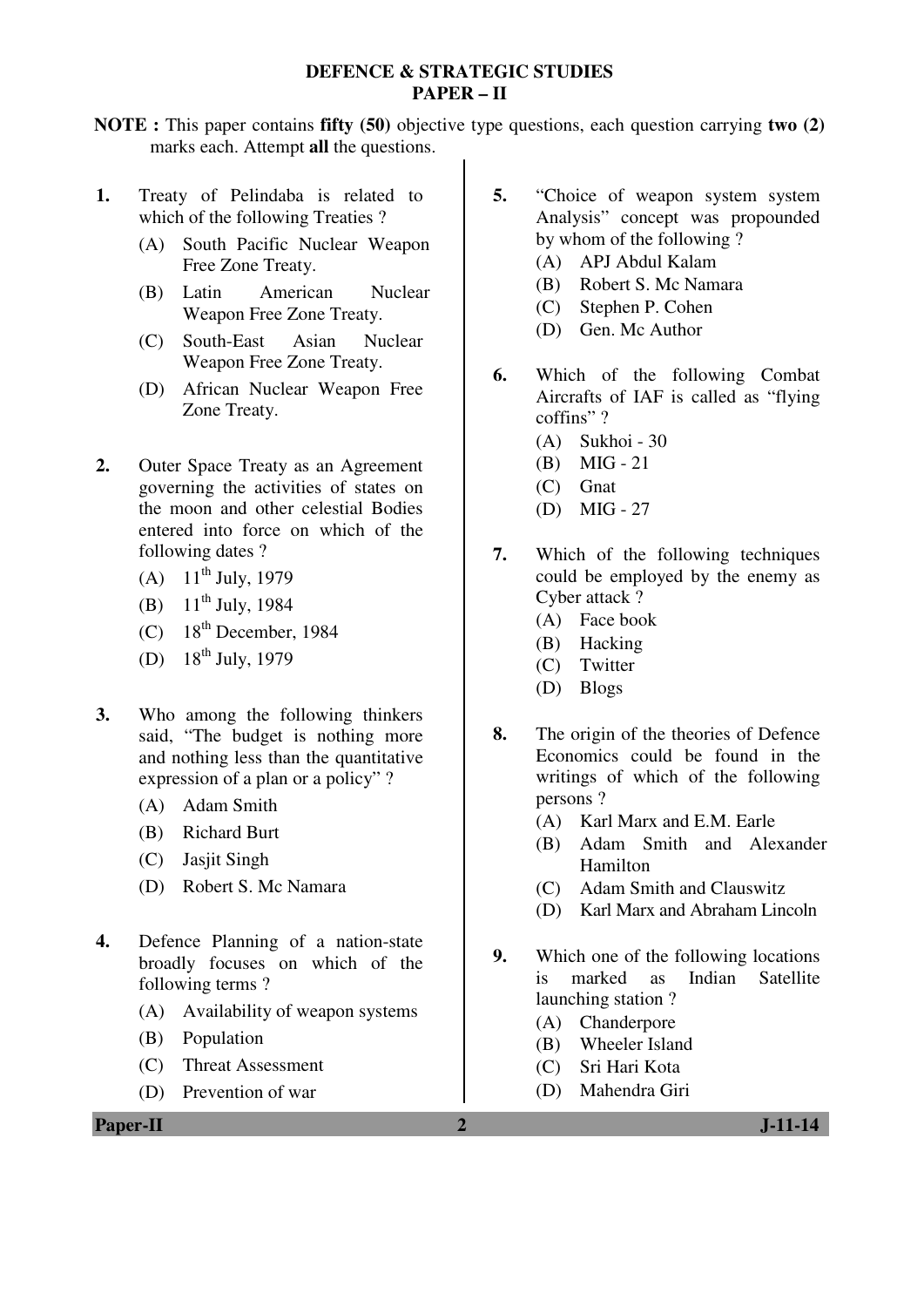# रक्षा एवं स्त्रातेजिक अध्ययन

## ¯ÖÏ¿®Ö¯Ö¡Ö **– II**

**निर्देश :** इस प्रश्नपत्र में **पचास (50)** बह-विकल्पीय प्रश्न हैं । प्रत्येक प्रश्न के **दो (2)** अंक हैं । सभी प्रश्न अनिवार्य हैं ।

- 1. <sup>वेलिनडाबा संधि का सम्बन्ध है</sup>
	- $(A)$  दक्षिण प्रशान्त महासागर की नाभिकीय शस्त्र मुक्त क्षेत्र संधि
	- (B) लैटिन अमेरिकी की नाभिकीय शस्त्र मुक्त क्षेत्र संधि
	- (C) दक्षिण-पूर्वी एशिया की नाभिकीय शस्त्र मक्त क्षेत्र संधि
	- (D) अफ्रीकी नाभिकीय शस्त्र मुक्त क्षेत्र संधि
- 2. बाह्य अन्तरिक्ष संधि जो चन्द्रमा तथा अन्य देवी ग्रहों के स्थानों पर राज्यों की गतिविधियों को संचालित करने के लिए समझौता है, कब हुई ?
	- (A) 11 जुलाई, 1979
	- (B) 11 जुलाई, 1984
	- (C) 18 दिसम्बर, 1984
	- (D) 18 जुलाई, 1979
- 3. यह किसका कथन है कि "बजट किसी योजना अथवा नीति की महज गणनात्मक अभिव्यक्ति  $\hat{\mathbf{z}}$ " ?
	- $(A)$  एडम स्मिथ
	- (B) रिचर्ड बर्ट
	- $(C)$  जसजीत सिंह
	- (D) रोबर्ट एस. मैक नामरा
- 4. राष्ट्-राज्य की सुरक्षा योजना व्यापक रूप में केंद्रित होती है
	- (A) शस्त्र प्रणालीयों की उपलब्धता
	- (B) जनसंख्या
	- (C) भय मल्यांकन
	- (D) युद्ध की रोकथाम

**5.** • निम्नांकित में से कौन ''शस्त्रप्रणाली का चयन – विश्लेषण प्रणाली" (Choice of weapon System – System Analysis) अवधारण के प्रतिपादक हैं ?

- (A) ए.पी.जे. अब्दुल कलाम
- (B) रोबर्ट एस. मैक नामरा
- $(C)$  स्टीफन पी. कोहेन
- (D) जनरल मैक ऑथर
- **6.** आई.ए.एफ. के निम्नलिखित लडाक वाययानों में से किसे "फ्लाइंग कॉफिन्स" कहा जाता है ?
	- (A) सुखोई-30 (B) मिग-21
	- (C) नैट (D) मिग-27
- **7.** निम्नलिखित तकनीकों में से साइबर आक्रमण के रूप में शत्र किसे अपना सकता है ?
	- (A) फेस<sup>बुक</sup> (B) हैकिंग
	- (C) ट्विटर (D) ब्लॉगस
- 8. सुरक्षा अर्थशास्त्र के सिद्धांतों की उत्पत्ति ×®Ö´®ÖÖÓ×ÛúŸÖ ´Öë ÃÖê ×Ûú®ÖÛêú »ÖêÜÖ®Ö ´Öë ¯ÖÖµÖß •ÖÖ सकती है $\overline{?}$ 
	- $(A)$  कार्ल मार्क्स और ई.एम. अर्ल के
	- (B) एडम स्मिथ और अलैग्जैण्डर हमिलटन के
	- (C) एडम स्मिथ और क्लाजविज के
	- $(D)$  कार्ल मार्क्स और अब्राहम लिंकन के
- 9. निम्नलिखित स्थानों में से कौन सा स्थान भारतीय उपग्रह छोडने के लिए निर्धारित है ?
	- (A) चन्दरपोर (B) क्रेलर द्रीप
	- $(C)$  श्री हरि कोटा  $(D)$  महेंद्रा गिरि

 **J-11-14 3 Paper-II**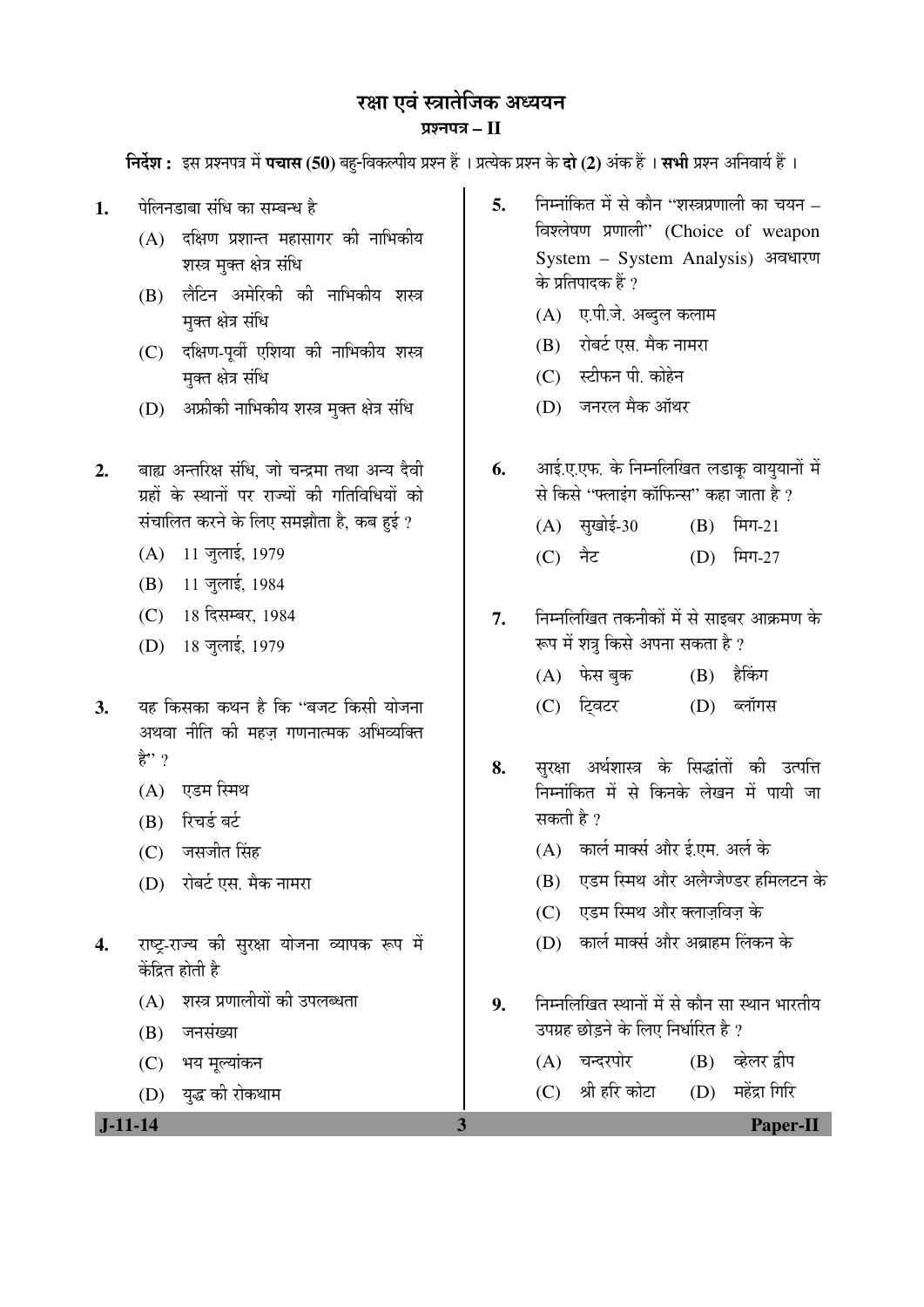- **10.** Which one of the following is not a dual-use technology ?
	- (A) Nuclear technology
	- (B) Nano- technology
	- (C) Remote sensing technology
	- (D) Missile technology
- **11.** There is a basic realization that states are both a source of security and a threat to security for human beings. This situation is known as one of the following :
	- (A) Security Dilemma
	- (B) Defensive Defence
	- (C) Security Consciousness
	- (D) Securitization
- **12.** Identify the appropriate code for the Assertion (A) and Reason (R) given below :

**Assertion (A) :** Strategic studies as a subject relates to the art and science of survival of mankind.

**Reason (R) :** For the scholars of strategic studies, it is the security aspect that makes the study worthwhile

#### **Codes :**

- (A) Both (A) and (R) are correct.
- (B) (A) is correct, but (R) is not correct.
- (C) (A) is not correct, but (R) is correct.
- (D) Both (A) and (R) are not correct.
- **13.** Who among the following opined that "security falls within the category of essentially contested concepts" ?
	- (A) Henry Kissinger
	- (B) Barry Buzan
	- (C) K. Waltz
	- (D) Walter Lippman

**14.** Match the military thinkers given in List-I with the theories propounded by them in List-II and choose the appropriate code given below :

## $List-I$   $List-II$

- a. Machinder i. Cultural Revolution
- b. Mahan ii. Strategic Bombing
- c. Douhet iii. Continental system
- d. Mau-Tse Tunq iv. Heartland Theory

## **Codes :**

|                   | (a) (b) (c) (d) |  |
|-------------------|-----------------|--|
| $(A)$ iv iii ii i |                 |  |
| $(B)$ ii iii iv i |                 |  |
| $(C)$ ii iv i iii |                 |  |
| $(D)$ ii iii ii   |                 |  |

#### **15.** The concept of "MAD" refers to :

- (A) Mutually Assured Development
- (B) Mutually Assured Destruction
- (C) Minimum Assured Development
- (D) Minimum Assured Destruction
- **16.** Arrange the following in correct chronological sequence of their proposed year of creation :
	- $(A)$  RAW NIA IB NCTC
	- (B)  $IB RAW NIA NCTC$
	- $(C)$  RAW IB NIA NCTC
	- (D) IB NCTC NIA RAW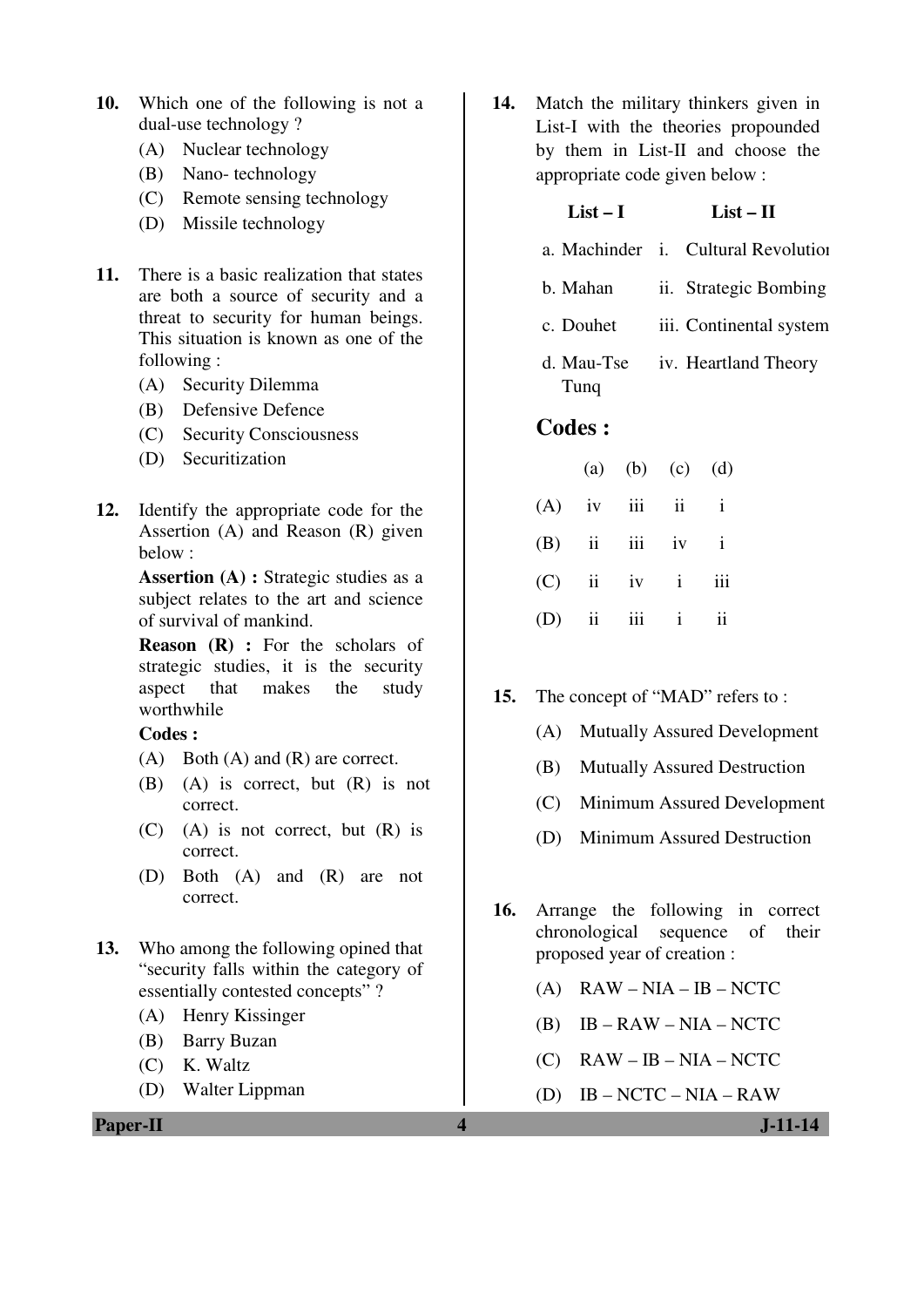- 10. निम्नलिखित में कौन सी प्रौद्योगिकी द्वि-प्रयोग प्रौद्योगिकी नहीं है  $\overline{2}$ 
	- $(A)$  नाभकीय प्रौद्योगिकी
	- (B) नानो प्रौद्योगिकी
	- (C) रिमोट सैंसिंग प्रौद्योगिकी
	- (D) मिजाइल (प्रक्षेणास्त्र) प्रौद्योगिकी
- 11. यह एक आधारभूत मान्यता है कि राज्य मानव सुरक्षा का स्रोत भी है और असुरक्षा का कारण भी । इस अवस्था को, निम्नलिखित में से क्या कहते हैं ?
	- (A) सुरक्षा दुविधा (B) रक्षात्मक रक्षा
	- (C) सुरक्षा चैतन्यता (D) सुरक्षाकरण
- 12. अभिकथन (A) और तर्क (R) के लिए कूट से सही उत्तर का चयन कीजिए :
	- अभिकथन (A) : एक विषय के रूप में स्त्रातेजिक अध्ययन का मानवजाति के अस्तित्व की रक्षा की कला और विज्ञान से सम्बन्ध है ।
	- **तर्क (R)** : स्त्रातेजिक अध्ययन के विद्यार्थियों के लिए इसका सुरक्षा पक्ष ही अध्ययन को के लिये सार्थक बनाती है ।
	- कुट $:$
	- (A) (A) और  $(R)$  दोनों सही हैं।
	- $(B)$   $(A)$  सही है, परन्तु  $(R)$  गलत है।
	- (C)  $(A)$  गलत है, परन्तु (R) सही है।
	- (D)  $(A)$  और  $(R)$  दोनों गलत हैं।
- 13. निम्नलिखित में से यह किसका मानना है कि 'सरक्षा की धारणा, मौलिक रूप से विवादास्पद अवधारणाओं की श्रेणी में आती है' ?
	- (A) हेनरी किसिंजर (B) बैरी बज़ान
	- (C) के. वाल्ज (D) वाल्टर लिप्पमैन

14. सूची – I में दिये गये सैन्य विचारकों को सूची – II में दिये गये उनके द्वारा प्रतिपादित सिद्धांतों के साथ सुमेलित कर उपयुक्त कूट का चयन करें $\cdot$ 

|       | सूची - I                                    |             |              |                     | सूची – II      |                         |
|-------|---------------------------------------------|-------------|--------------|---------------------|----------------|-------------------------|
|       | a. मैकिंडर                                  |             |              |                     |                | i. सांस्कृतिक क्रांति   |
|       | b. माहन                                     |             |              |                     |                | ii. रणनीतिपूर्ण बममारी  |
|       | c. डूहे                                     |             |              |                     |                | iii. महाद्वीपीय प्रणाली |
|       | d.  माउत्से तुंग    iv.  हार्टलैंड सिद्धांत |             |              |                     |                |                         |
| कूट : |                                             |             |              |                     |                |                         |
|       | a                                           | $\mathbf b$ |              | $\mathbf{c}$        | d              |                         |
| (A)   | iv                                          | iii         |              | $\ddot{\mathbf{i}}$ | $\mathbf{i}$   |                         |
| (B)   | $\overline{\mathbf{ii}}$                    | iii         | iv           |                     | $\mathbf{i}$   |                         |
| (C)   | $\overline{\mathbf{ii}}$                    | iv          | $\mathbf{i}$ |                     | iii            |                         |
| (D)   | $\overline{\mathbf{u}}$                     | iii         | $\mathbf{i}$ |                     | $\ddot{\rm n}$ |                         |
|       |                                             |             |              |                     |                |                         |

- 15. "मैड" धारणा का संदर्भ है
	- (A) म्युचुली एश्योर्ड डिवेलपमेंट
	- (B) म्यचली एश्योर्ड डिस्ट्रक्शन
	- (C) मिनिमम एश्योर्ड डिवेलपमेंट
	- (D) मिनिमम एश्योर्ड डिस्ट्क्शन
- 16. निम्नलिखित में से उनके निर्माण के प्रस्तावित वर्ष को ध्यान में रखते हुए, काल क्रमानुसार सही कट का चयन कीजिए :
	- $(A)$  रॉ एन.आई.ए. आई.बी. एन.सी.टी.सी. (RAW – NIA – IB – NCTC)
	- $(B)$  आई.बी. रॉ एन.आई.ए. एन.सी.टी.सी. (IB – RAW – NIA – NCTC)
	- $(C)$  रॉ आई.बी. एन.आई.ए. एन.सी.टी.सी. (RAW – IB – NIA – NCTC)
	- $(D)$  आई.बी. एन.सी.टी.सी. एन.आई.ए.  $\check{\mathbf{u}}$  (IB – NCTC – NIA – RAW)

 **J-11-14 5 Paper-II**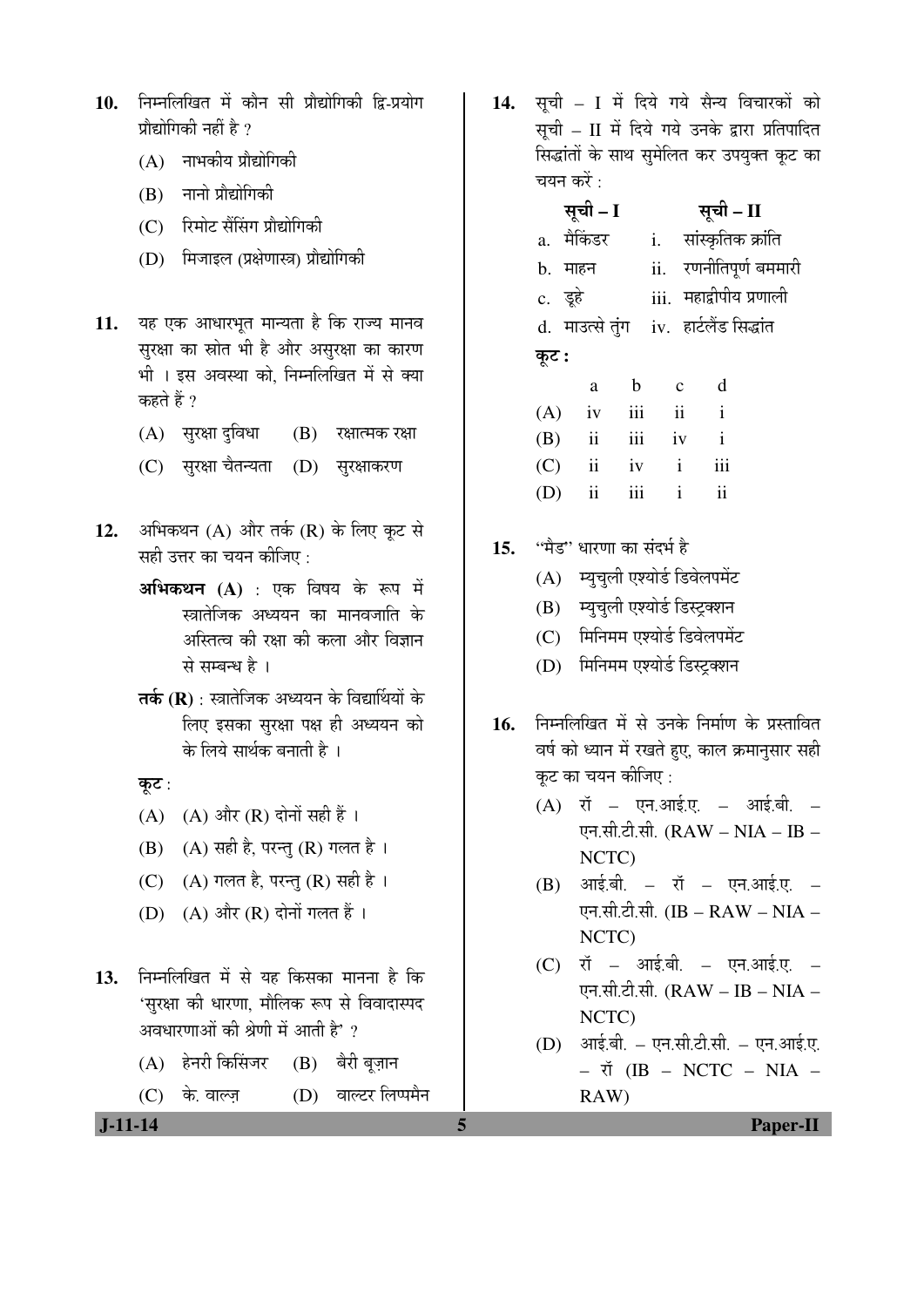- **17.** Identify the correct chronological sequence of the following Defence Ministers of India and choose the appropriate code.
	- (A) Baldev Singh, Krishna Menon, Y.B. Chavan, George Fernandez.
	- (B) Krishna Menon, Y.B. Chavan, George Fernandez, Baldev Singh.
	- (C) George Fernandez, Baldev Singh, Krishna Menon, Y.B. Chavan.
	- (D) Y.B. Chavan, George Fernandez, Baldev Singh, Krishna Menon.
- **18.** Match the following books in table-I with their authors in table-II with the help of code given below :

|     |               | $Table - I$        |     |                                  |                          | Table – II                         |  |
|-----|---------------|--------------------|-----|----------------------------------|--------------------------|------------------------------------|--|
|     |               | (Books)            |     |                                  |                          | (Authors)                          |  |
|     | a.            |                    |     | People, States, i. Kenneth       |                          |                                    |  |
|     |               | and Fear           |     |                                  | Waltz                    |                                    |  |
|     |               |                    |     |                                  |                          | b. Man, State and ii. Barry Buzan  |  |
|     |               | War                |     |                                  |                          |                                    |  |
|     |               | c. Invisible       |     |                                  | iii. Francis             |                                    |  |
|     |               | Armies             |     |                                  |                          | Fukuyama                           |  |
|     |               |                    |     | d. End of History iv. Stephen    |                          |                                    |  |
|     |               |                    |     | and the Last Segglar             |                          |                                    |  |
|     |               | Man                |     |                                  |                          |                                    |  |
|     | <b>Codes:</b> |                    |     |                                  |                          |                                    |  |
|     |               |                    | a b | $\mathbf{c}$                     | d                        |                                    |  |
|     |               |                    |     | $(A)$ ii i iv iii                |                          |                                    |  |
|     |               |                    |     | $(B)$ i ii iii iv                |                          |                                    |  |
|     |               | $(C)$ iii iv i     |     |                                  | $\overline{\mathbf{ii}}$ |                                    |  |
|     |               | $(D)$ iv           |     | iii ii                           | $\mathbf{i}$             |                                    |  |
|     |               |                    |     |                                  |                          |                                    |  |
| 19. |               |                    |     |                                  |                          | Who among the following is heading |  |
|     |               |                    |     |                                  |                          | the National Security Council in   |  |
|     | India?        |                    |     |                                  |                          |                                    |  |
|     |               | (A) President      |     |                                  |                          |                                    |  |
|     |               | (B) Prime Minister |     |                                  |                          |                                    |  |
|     |               |                    |     | $(\mathcal{C})$ Defense Minister |                          |                                    |  |

- (C) Defence Minister
- (D) National Security Advisor
- **20.** Which of the following para-military forces is responsible for providing security to airports in India ?
	- (A) Aviation Security Force
	- (B) Central Industrial Security Force
	- (C) Indo-Tibetan Border Police
	- (D) State Police Force
- **21.** Siachin glacier, one of the highest glaciers in the world, is a bone of contention between
	- (A) India China
	- (B) India Bhutan
	- (C) India Pakistan
	- (D) India Nepal
- **22.** Who among the following is not related to the advocacy at the "Nuclear Zero" ?
	- (A) Sam Nunn
	- (B) George P. Shultz
	- (C) Henry Kissinger
	- (D) Richard Haas
- **23.** The "Strategic Partnership" between India and Afghanistan was signed in which of the following years ?
	- (A) 2010
	- (B) 2012
	- (C) 2008
	- (D) 2011
- **24.** British India was partitioned in 1947 on the basic principle of
	- (A) Hindu Muslim Divide
	- (B) Majority Population Principle
	- (C) Two Nation theory
	- (D) Religion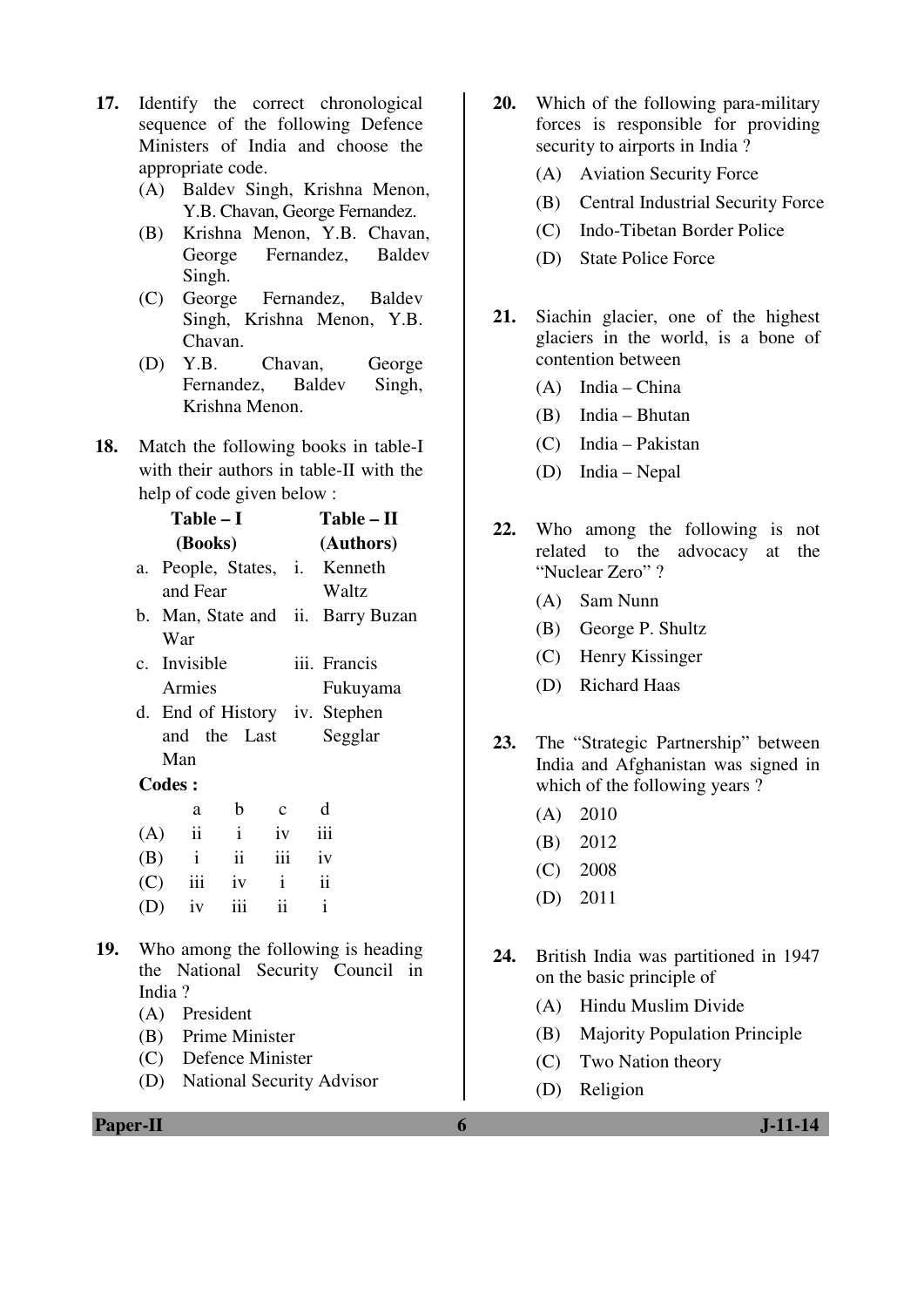- 17. भारत के निम्नलिखित रक्षा मंत्रियों के क्रमों को काल क्रमानसार सही क्रम में पहचान करें तथा उपयुक्त कूट का चयन करें :
	- $(A)$  बलदेवसिंह, कृष्णा मेनन, वाई.बी. चव्हान. जॉर्ज फर्नांडिज
	- (B) कृष्णा मेनन, वाई.बी. चव्हान, जॉर्ज फर्नांडिज. बलदेवसिंह
	- (C) जॉर्ज फर्नांडिज, बलदेवसिंह, कृष्ण मेनन, वाई.बी. चव्हान
	- $(D)$  वाई.बी. चव्हान. जॉर्ज फर्नांडिज. बलदेवसिंह, कृष्णा मेनन
- 18. सूची I में दी गई पुस्तकों को सूची II में दिये गये उनके लेखकों से सुमेलित कर उचित कट का चयन कीजिए :

|             | सूची – I                                   | सूची – II |
|-------------|--------------------------------------------|-----------|
|             | (पुस्तक)                                   | (लेखक)    |
|             | a. पीपल, स्टेटस एण्ड i. केन्नथ वाल्ज़      |           |
|             | फियर                                       |           |
|             | b.  मैन, स्टेट एण्ड वार   ii.    बैरी बूजन |           |
|             | c. इनविजीबल आर्मीज़ iii. फ्रांसिस फूकूयामा |           |
| $d_{\cdot}$ | एण्ड ऑफ हिस्टरी iv. स्टीफन सेग्गलर         |           |
|             | एण्ड द लास्ट मैन                           |           |



| a | b c d             |  |
|---|-------------------|--|
|   | $(A)$ ii i iv iii |  |
|   | $(B)$ i ii iii iv |  |
|   | $(C)$ iii iv i ii |  |
|   | $(D)$ iv iii ii i |  |

- 19. निम्नांकित में से भारत में राष्ट्रीय सुरक्षा परिषद का प्रमुख कौन है ?
	- $(A)$  राष्ट्रपति
	- $(B)$  प्रधानमंत्री
	- $(C)$  रक्षा मंत्री
	- (D) राष्ट्रीय सुरक्षा सलाहकार

- 20. ਜਿਸਗਿਰਿਗ अर्ध-सैनिक बलों में से भारत के हवाईअड्डों की सरक्षा का उत्तरदायित्व किसका है ?
	- (A) उडुयन सुरक्षा बल
	- (B) केंद्रीय औद्योगिक सुरक्षा बल
	- (C) भारत-तिब्बत सीमा पुलिस
	- (D) राज्य पुलिस बल
- 21. सिआचिन ग्लेशियर, जो विश्व के उच्चतम ग्लेशियरों में से एक है, किन देशों के मध्य विवाद का कारण है ?
	- $(A)$  भारत-चीन  $(B)$  भारत-भूटान
	- (C) भारत-पाकिस्तान (D) भारत-नेपाल
- 22. निम्नलिखित में से कौन "नाभिकीय शून्य" की पक्षधरता से सम्बन्धित नहीं है ?
	- $(A)$  साम नुन
	- $(B)$  जार्ज पी. शुल्ज़
	- (C) हेनरी किसिंजर
	- (D) रिचर्ड हास
- 23. भारत और अफगानिस्तान के मध्य "स्त्रातजिक साझेदारी" पर निम्नलिखित में किस वर्ष में हस्ताक्षर हुए ?
	- (A) 2010 (B) 2012 (C) 2008 (D) 2011
- 24. 1947 में ब्रितानी भारत के विभाजन का आधारभूत सिद्धांत था
	- $(A)$  हिन्दु-मृसलिम विभाजन
	- (B) बहुसंख्यक जनसंख्या का सिद्धांत
	- (C) द्विराष्ट्रीय सिद्धांत
	- (D) धर्म

 **J-11-14 7 Paper-II**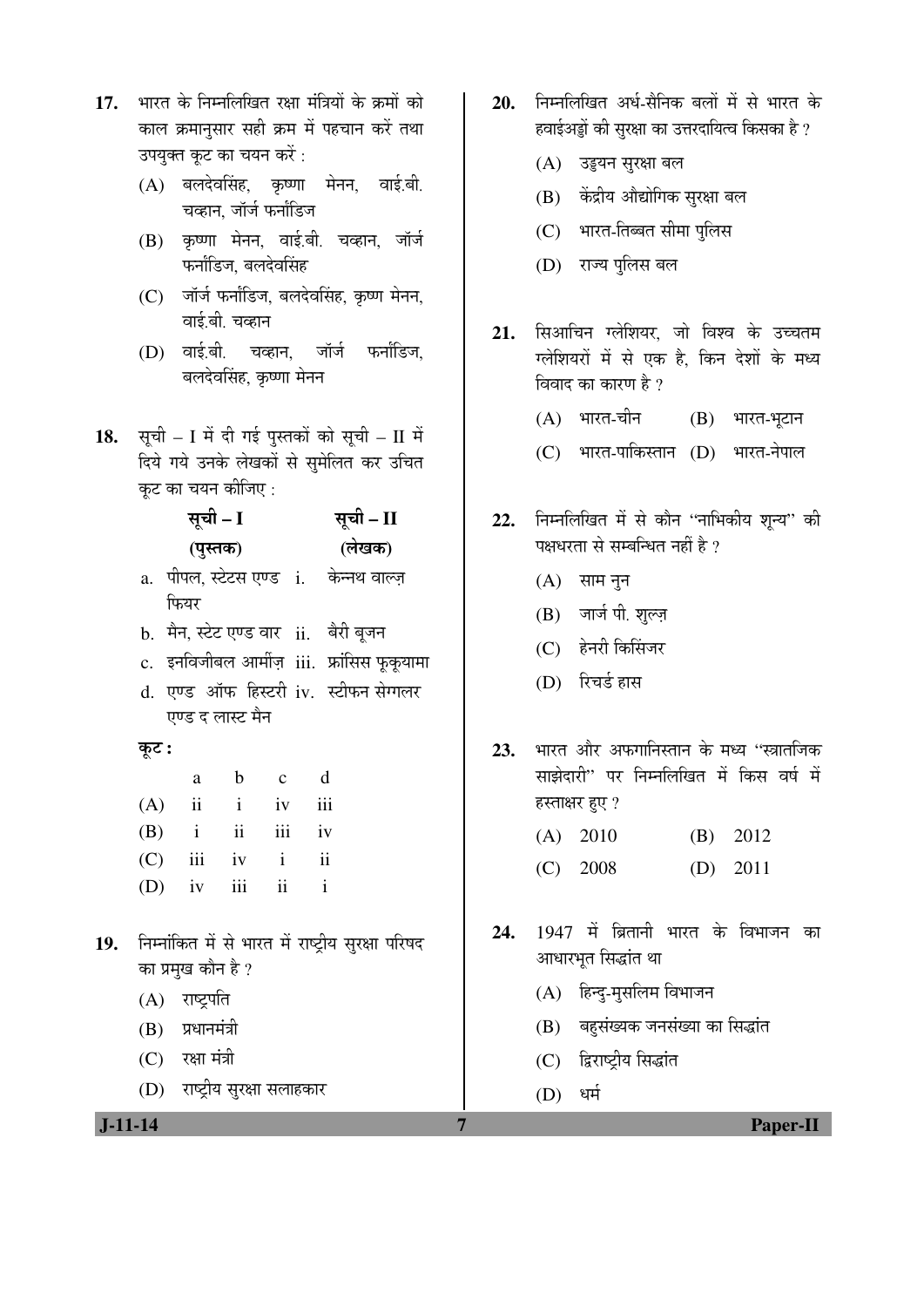- **25.** Which one of the following is not a principle of war ?
	- (A) Surprise
	- (B) National interest
	- (C) Mobility
	- (D) Offensive action
- **26.** The abbreviation MTCR stands for
	- (A) Missile Technology Centre for Research.
	- (B) Maritime Transport Centre for Reconnaissance.
	- (C) Missile Technology Control Regime.
	- (D) Maritime Technology Control Regime.
- **27.** Which one of the following Indian Military Officers commanded the UN Peace Keeping Force ?
	- (A) General K.V. Krishna Rao
	- (B) General Sundarji
	- (C) Lt. General Satish Nambiar
	- (D) General A.S. Vaidya
- **28.** Which of the following North-East states of India was first to face the brow-brunt of ethnic insurgency ?
	- (A) Assam
	- (B) Nagaland
	- (C) Manipur
	- (D) Tripura
- **29.** Civil Rights of citizens that prevent government officials from interfering in private activities of the individuals are classified as
	- (A) Second Generation Human Rights.
	- (B) Natural Rights.
	- (C) Democratic Rights.
	- (D) First Generation Human Rights.

**30.** Identify the correct code for the Assertion (A) and Reason (R) on the basis of the codes given below :

- **Assertion (A) :** It is the sequencing of counter-insurgent actions that is important on the basis of five requirements : detect, deter, destroy, develop and negotiate.
- **Reason (R) :** Any attempt at dialogue before achieving reasonable success in the first three steps would be interpreted by the insurgents as sign of weakness or a gesture of appeasement.

#### **Codes :**

- (A) (A) is correct, but (R) is not correct.
- (B) (A) is not correct, but (R) is correct.
- (C) Both (A) and (R) are correct.
- (D) Both (A) are(R) are not correct.
- **31.** Choose the appropriate code for the Assertion (A) and Reason (R) as given below :
	- **Assertion** (A) : In the  $18<sup>th</sup>$  Century the inventions in military equipment during the course of Industrial Revolution brought revolutionary changes in the nature and conduct of Warfare.
	- **Reason (R) :** The military operations of the World War-I were influenced by the inventions in weapon systems during the Industrial Revolution.

### **Codes :**

- (A) Both (A) and (R) are true, and (R) is the correct explanation of  $(A).$
- (B) Both (A) and (R) are true, but (R) is not the correct explanation of  $(A)$ .
- (C) Both (A) and (R) are false.
- (D) (A) is true, but (R) is false.

**Paper-II 8 J-11-14**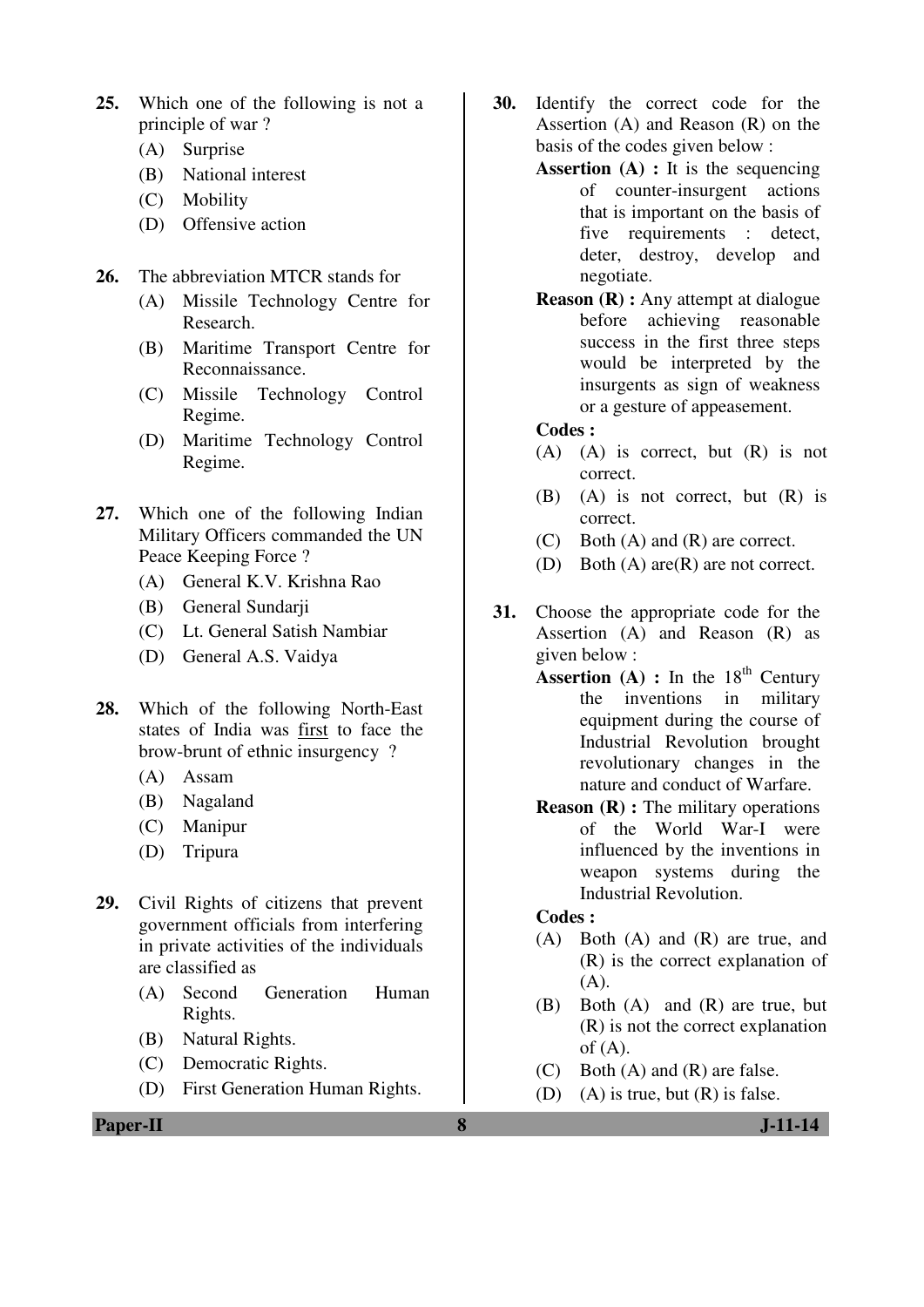- 25. Firmi कित में से कौन युद्ध का सिद्धांत नहीं है ?
	- $(A)$  आकस्मिकता
	- (B) राष्ट्रीय हित
	- $(C)$  गतिशीलता
	- $(D)$  आक्रामक कार्रवाई
- **26.** पम.टी.सी.आर. (MTCR) का तात्पर्य है
	- $(A)$  मिसाइल टैक्नॉलोजी सेंटर फॉर रिसर्च
	- (B) मेरीटाइम ट्रांसपोर्ट सेंटर फॉर रीकोन्नाइसांस
	- (C) भिसाइल टैक्नॉलोजी कंट्रोल रेज़ीम
	- (D) मेरीटाइम टैक्नॉलोजी कंट्रोल रेज़ीम
- 27. **निम्नलिखित में से किस भारतीय सैन्य** अधिकारी <u>ने संयुक्त राष्ट्र शान्ति सेना का नेतृत्व किया ?</u>
	- (A) जनरल के.वी. कृष्णाराव
	- (B) जनरल सुन्दरजी
	- (C) ले. जनरल सतीश नाम्बिआर
	- (D) जनरल ए.एस. वैद्य
- 28. निम्नलिखित भारत के उत्तर-पूर्वी राज्यों में से सबसे पहले किस राज्य ने नृजातीय विद्रोह का सामना किया  $\gamma$ 
	- (A) असम (B) नागालैंड
	- (C) मणिपुर (D) त्रिपुरा
- 29. नागरिकों के उन वैधानिक अधिकारों का जो शासकीय अधिकारियों को व्यक्ति के निजी कार्यों में हस्तक्षेप करने से रोकते हैं. का वर्गीकरण किया गया है
	- $(A)$  द्वितीय श्रेणी के मानव अधिकारों में
	- $(B)$  प्राकृतिक अधिकार में
	- (C) लोकतान्त्रिक अधिकार में
	- $(D)$  प्रथम श्रेणी के मानव अधिकार में
- **30.** अभिकथन (A) और तर्क (R) के लिए निम्न कटों से सही कुट का चयन कीजिए :
	- **अभिकथन (A)** : पाँच आवश्यकताओं पहचान, प्रतिरोध, विध्वंस, विकास और सुलह के आधार पर विप्लव विरोध<u>ी</u> <u>कार्रवाई को क्रमबद्ध करना आवश्यक है</u> ।
	- **तर्क (R)** : प्रथम तीन चरणों में यथेष्ठ सफलता प्राप्त किये बिना संवाद की कोशिश करना विद्रोहियों द्वारा इसे निर्बलता अथवा तुष्टि का प्रयाग समझा जाएगा ।
	- कुट $:$
	- (A)  $(A)$  सही है, परन्तु (R) गलत है।
	- $(B)$   $(A)$  गलत है, परन्तु  $(R)$  सही है ।
	- (C)  $(A)$  और  $(R)$  दोनों सही हैं।
	- $(D)$   $(A)$  और  $(R)$  दोनों गलत हैं।
- **31.** दिए गये अभिकथन (A) और तर्क (R) के लिए कट से सही उत्तर का चयन कीजिए :
	- **अभिकथन (A)** : अटठारवीं सदी में औद्योगिक क्रान्ति के दौरान सैन्य उपकरणों के आविष्कार से युद्धतन्त्र के स्वरूप और संचालन में क्रान्तिकारी परिवर्तन हुए ।
	- **तर्क (R)** : औद्योगिक क्रान्ति के दौरान आयुध प्रणाली में हए आविष्कारों ने विश्व युद्ध-I की सैन्य काररवाई को प्रभावित किया ।
	- कुट $:$
	- $(A)$   $(A)$  और  $(R)$  दोनों सही हैं और  $(R)$ ,  $(A)$  की सही व्याख्या है।
	- $(B)$   $(A)$  और  $(R)$  दोनों सही हैं, परन्तु  $(R)$ ,  $(A)$  की सही व्याख्या नहीं है ।
	- $(C)$   $(A)$  और  $(R)$  दोनों गलत हैं।
	- (D)  $(A)$  सही है, परन्तु (R) गलत है।

 **J-11-14 9 Paper-II**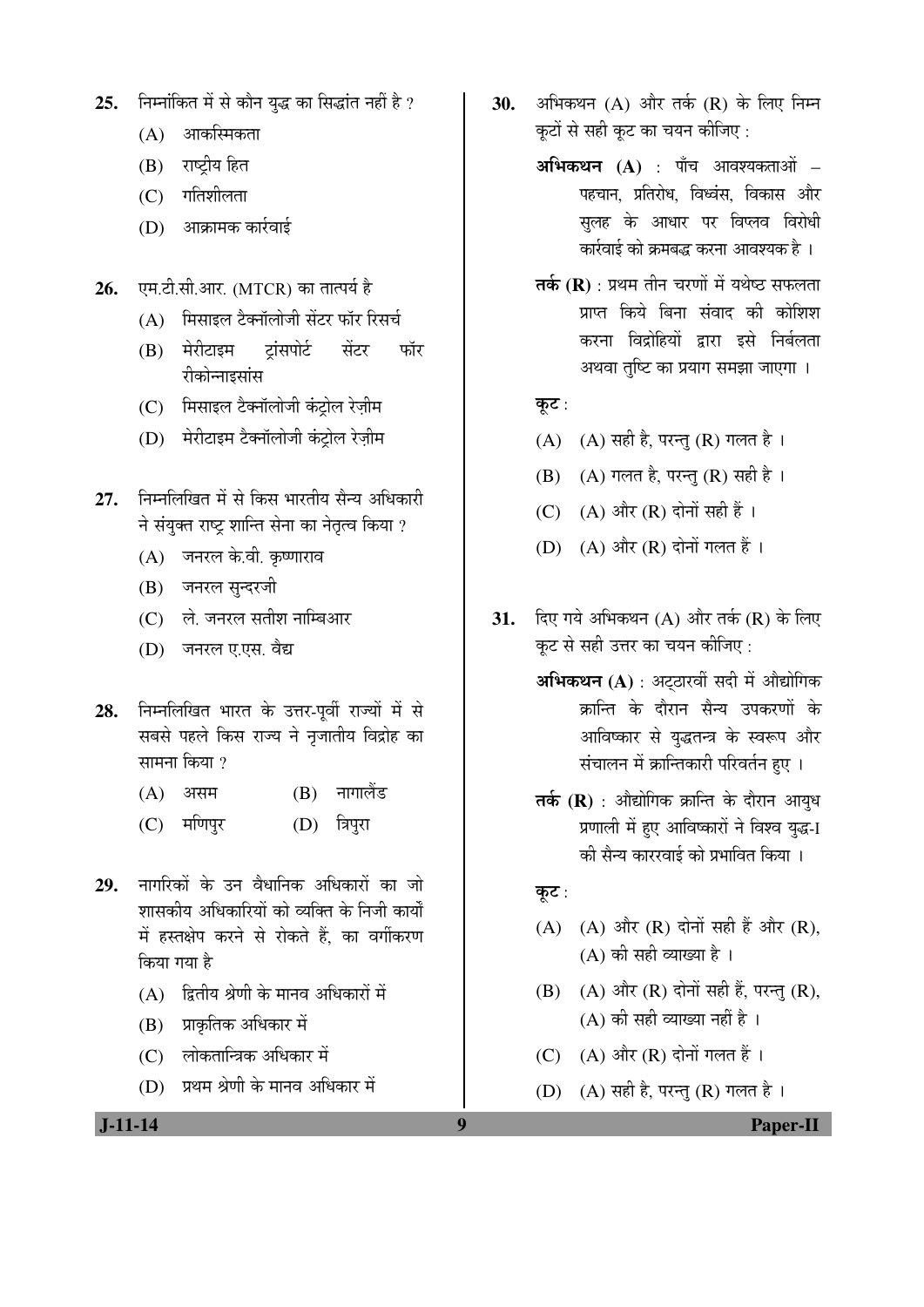**32.** Match the following treaties in Table-I with their year in Table-II with the help of the code given below :

|     |        |                | Table – I       |                             |                     |     | Table – II |  |
|-----|--------|----------------|-----------------|-----------------------------|---------------------|-----|------------|--|
|     |        | (Year)         |                 |                             |                     |     |            |  |
| a.  |        |                |                 | Dayton Peace Accord         |                     | i.  | 1967       |  |
|     |        |                |                 | b. Treaty of Tlatelolco     |                     | ii. | 1995       |  |
|     |        |                |                 | c. Treaty of Westphalia     |                     |     | iii. 1970  |  |
|     |        |                | d. Nuclear Non- |                             |                     |     | iv. 1648   |  |
|     |        |                |                 | <b>Proliferation Treaty</b> |                     |     |            |  |
|     | Codes: |                |                 |                             |                     |     |            |  |
|     |        | a              | b               | $\mathbf c$                 | d                   |     |            |  |
| (A) |        | $\mathbf{i}$   | $\ddot{\rm n}$  | iii                         | iv                  |     |            |  |
| (B) |        | iii            | iv              | $\mathbf{i}$                | $\ddot{\mathbf{i}}$ |     |            |  |
| (C) |        | $\ddot{\rm n}$ | i               | iv                          | iii                 |     |            |  |
|     |        | iv             | 111             | ij                          | i                   |     |            |  |
|     |        |                |                 |                             |                     |     |            |  |

- **33.** Which of the following countries is not having boundary dispute with India ?
	- (A) China
	- (B) Pakistan
	- (C) Bangladesh
	- (D) Bhutan
- **34.** After the end of cold war, the new world order, which is dominating the world politics, could be classified as
	- (A) Loose Bipolar System
	- (B) Unipolar System
	- (C) Unit Veto System
	- (D) System of Multipolarity
- **35.** Nepal can't duplicate the Bhutan model of cooperation with India for hydropower generation, because of
	- (A) Construction cost
	- (B) Issues of water sharing and irrigation
	- (C) Fragile political environment in Nepal and lack of political will.
	- (D) All of the above factors.
- **36.** Which of the following was considered as example of maritime terrorism ?
	- (A) USS cole incident
	- (B) 9/11
	- (C) Bali bombing
	- (D) Attack on India's Parliament in Dec. 2001.
- **37.** "Ottawa Treaty" on landmines was signed in the year
	- (A) 1977 (B) 1999 (C) 1996 (D) 1975
- **38.** Name the country from where the Global War on Terror (GWOT) was started after 9/11 ?
	- (A) Pakistan (B) Afghanistan (C) Syria (D) Lebanon
- **39.** 'Operation Jeronimo' refers to one of the following occurrences
	- (A) Killing of Al Qaeda chief Ossama Bin Laden in Abbottabad (Pakistan)
	- (B) Killing of Libyan leader Col. M. Gaddafi
	- (C) Ouster of Morsi Government from power in Egypt.
	- (D) Egyptian crossing of the Suez Canal during the Arab-Israel War of 1973.
- **40. Assertion (A) :** In the contemporary security environment, the problems of illegal migration and energy security are primarily non-traditional security threats.
	- **Reason (R) :** One of the main reasons of insurgency in Assam is the problem of illegal migration from Bangladesh which tends to culminate into numerous nontraditional security threats.

#### **Codes :**

- (A) (A) is true, but  $(R)$  is false.
- (B) Both (A) and (R) are true, and (R) is not the correct explanation of (A).
- $(C)$  (A) is false, but  $(R)$  is true.
- (D) Both (A) and (R) are false.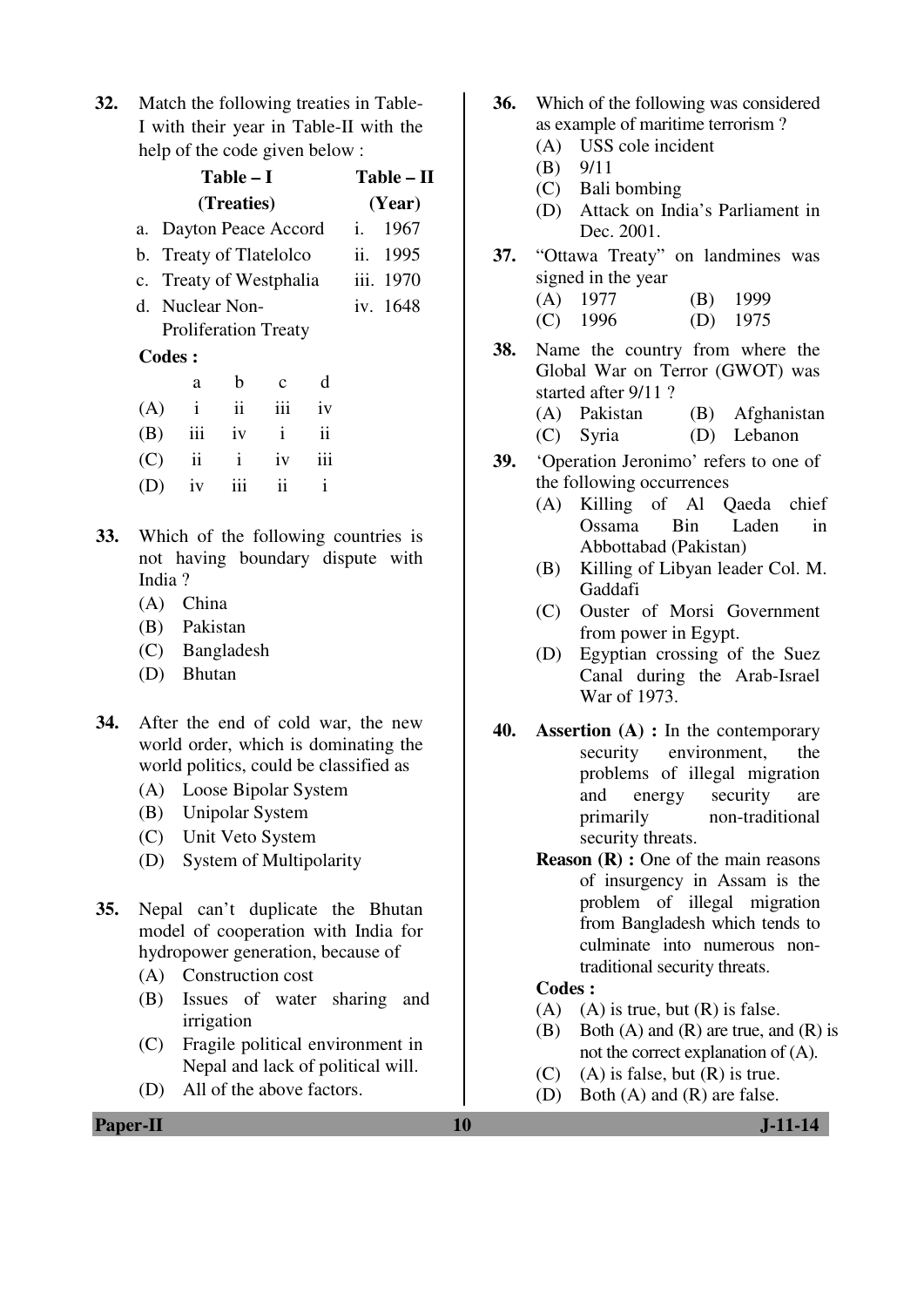**32.** निम्नलिखित संधियों (सूची – I) को सूची – II, जिसमें इन संधियों पर हस्ताक्षर होने के वर्ष हैं. से सुमेलित कीजिए और प्रदत्त कूट से सही उत्तर का चयन कीजिए :

|     |         |                 | सूची – I              |                                  |             | सूची – II                                      |  |
|-----|---------|-----------------|-----------------------|----------------------------------|-------------|------------------------------------------------|--|
|     |         |                 | (संधि)                |                                  |             | (वर्ष)                                         |  |
|     |         |                 |                       | a.  डेयटन शान्ति समझौता   i.     |             | 1967                                           |  |
|     |         |                 | b.  ट्लैटेलोल्को संधि |                                  |             | ii. 1995                                       |  |
|     |         |                 | c. वेस्टफालिया संधि   |                                  |             | iii. 1970                                      |  |
|     |         |                 |                       | d. नाभिकीय अप्रसार संधि iv. 1648 |             |                                                |  |
|     | कूट :   |                 |                       |                                  |             |                                                |  |
|     |         | a               | $b$ c                 |                                  | $\mathbf d$ |                                                |  |
|     |         |                 |                       | $(A)$ i ii iii iv                |             |                                                |  |
|     |         |                 |                       | (B) iii iv i ii                  |             |                                                |  |
|     |         |                 |                       | $(C)$ ii i iv iii                |             |                                                |  |
|     |         |                 |                       | $(D)$ iv iii ii i                |             |                                                |  |
| 33. |         |                 |                       |                                  |             | निम्नांकित देशों में से किसका भारत से सीमा     |  |
|     |         | विवाद नहीं है ? |                       |                                  |             |                                                |  |
|     | (A) चीन |                 |                       |                                  |             | (B) पाकिस्तान                                  |  |
|     |         | (C) बांग्लादेश  |                       |                                  | (D) भूटान   |                                                |  |
| 34. |         |                 |                       |                                  |             | शीत युद्ध के अन्त में, नव विश्व की व्यवस्था जो |  |
|     |         |                 |                       |                                  |             | विश्व राजनीति पर छाई हुई है, उसे इस रूप में    |  |
|     |         |                 | वर्गीकृत किया जाएगा   |                                  |             |                                                |  |
|     |         |                 |                       | (A) शिथिल द्विध्रुवीय प्रणाली    |             |                                                |  |

- (B) एकल ध्रुवीय प्रणाली
- $(C)$  इकाई वीटो प्रणाली
- (D) बहु-ध्रुवीय प्रणाली
- 35. नेपाल भारत के साथ पनबिजली उत्पादन की सहकारिता के भुटान मॉडल को नहीं दोहरा सकता क्योंकि
	- $(A)$  निर्माण लागत
	- (B) जल में भागीदारी और सिंचाई समस्याएँ
	- $(C)$  नेपाल में नाजुक राजनीतिक माहौल और राजनीतिक इच्छा की कमी
	- (D) उपर्युकत सभी कारक

- 36. निम्नलिखित में से किसे समुद्री आतंकवाद का उदाहरण समझा गया ? (A) य.एस.एस. कोल घटना (B) 9/11  $(C)$  बाली बममारी (D) भारत की संसद पर दिसम्बर 2001 में हुआ आक्रमण 37. सुरंगों से सम्बन्धित ओटावा संधि किस वर्ष हस्ताक्षरित हुई थी ? (A)  $1977 \, \vec{\uparrow}$  (B)  $1999 \, \vec{\uparrow}$ <br>(C)  $1996 \, \vec{\uparrow}$  (D)  $1975 \, \vec{\uparrow}$  $(C)$  1996  $\ddot{q}$ **38.** उस देश का नाम बतलाइए जिससे 9/11 के पश्चात आतंक के विरुद्ध युद्ध (GWOT) प्रारम्भ किया गया ?  $(A)$  पाकिस्तान  $(B)$  अफगानिस्तान (C) सीरिया (D) लेबनान 39. 'ऑपरेशन जेरोनिमो' निम्नलिखित में से किस घटना से सम्बन्धित है ?  $(A)$  एबटाबाद (पाकिस्तान) में अलकायदा के मुखीया ओसामा बिन लादेन की हत्या  $(B)$  लिबियाई नेता कर्नल एम. गद्दाफी की हत्या (C) मिस्र में मोर्सी सरकार को सत्ता से बाहर करना (D) 1973 के अरब-इजराइल युद्ध के दौरान
- मिस्र का सुवेज़ नहर को पार करना 40. **अभिकथन** (A) : समकालीन सुरक्षा परिवेश में,
	- अवैध देशान्तरण की समस्याएँ और ऊर्जा सुरक्षा मुख्य गैर-पारम्परिक सुरक्षा खतरे हैं ।
		- **तर्क (R)** : असम में विप्लव के मुख्य कारणों में से एक बांग्लादेश से अवैध देशान्तरण है, जिससे अनेक गैर-पारम्परिक सुरक्षा खतरे उत्पन्न होते हैं ।
		- कूट :
		- (A)  $(A)$  सही है, परन्तु (R) गलत है।
		- $(B)$   $(A)$  और  $(R)$  दोनों सही हैं और  $(R)$  $(A)$  की सही व्याख्या नहीं है ।
		- (C)  $(A)$  गलत है, परन्तु (R) सही है ।
		- (D)  $(A)$  और  $(R)$  दोनों गलत हैं।

 **J-11-14 11 Paper-II**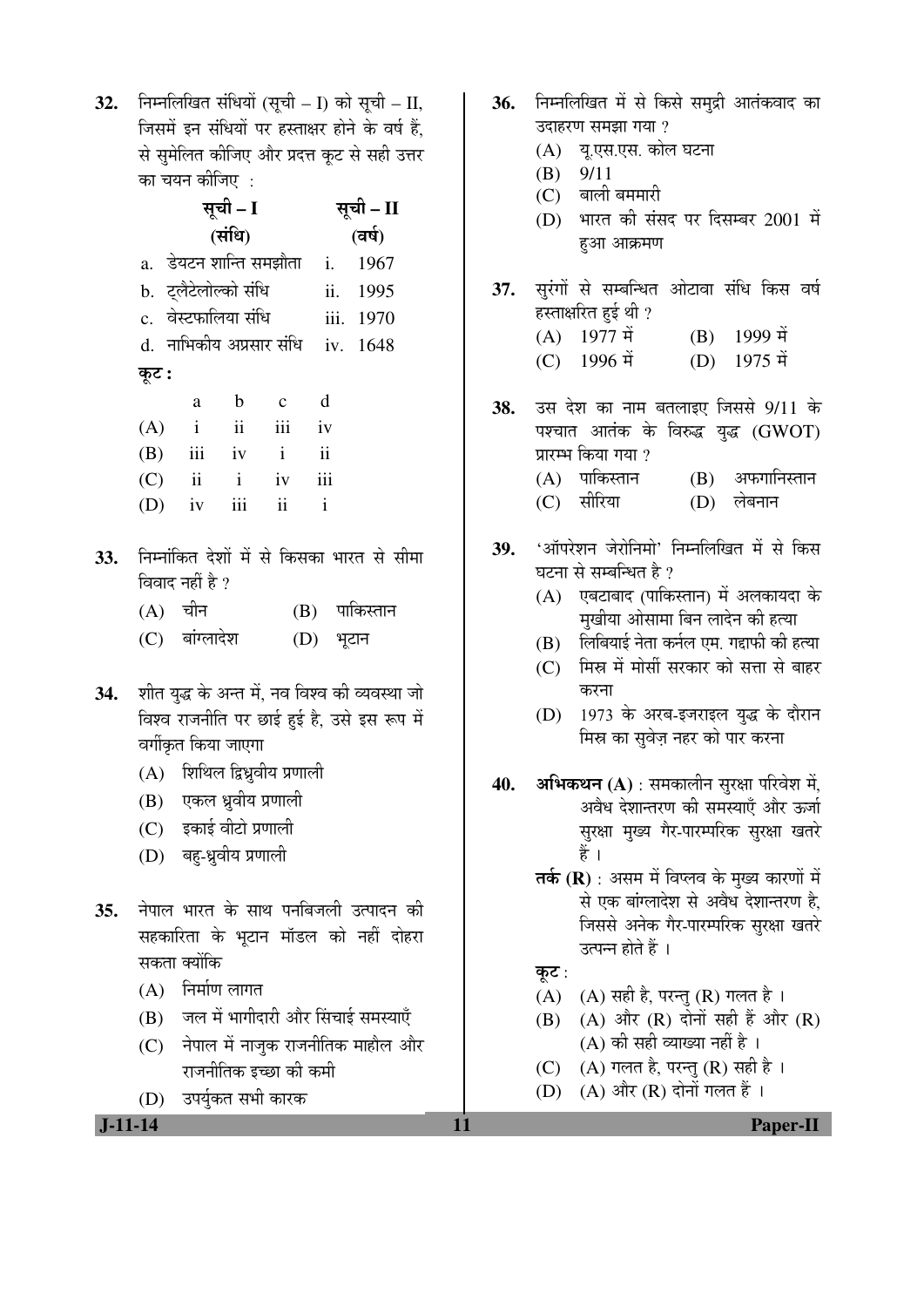- **41.** Choose the appropriate code for the Assertion (A) and Reason (R) as given below :
	- **Assertion (A) :** Logistics play an important role in war and wars can't be won without the management of logistics.
	- **Reason (R) :** Logistics also include supply chain, transportation and communication for the smooth movement of armed forces.

#### **Codes :**

- (A) Both (A) and (R) are false.
- (B) (A) is true, but  $(R)$  is false.
- $(C)$  (A) is false, but  $(R)$  is true.
- (D) Both (A) and (R) are true and (R) is the correct explanation of (A).
- **42.** "One for all, all for one" is a concept related to
	- (A) Collective Defence
	- (B) Sustainable Development
	- (C) Collective Security
	- (D) Military Alliance
- **43.** Which of the following is not a means of pacific settlement of disputes ?
	- (A) Arbitration
	- (B) Negotiation
	- (C) Mediation
	- (D) Blockade
- **44.** Peace operations of the UN in conflict resolution consists of three processes. Identity the appropriate sequence with the help of the code given below :
	- (A) Peace Making, Peace Keeping and Peace Building.
	- (B) Peace Keeping, Peace Building and Peace Making.
	- (C) Peace Building, Peace Making and Peace Keeping.
	- (D) Peace Building, Peace Keeping and Peace Making.
- **45.** Choose the appropriate code for the Assertion (A) and Reason (R) as given below :
	- **Assertion (A) :** International conflicts can be prevented through bilateral talks and conflict management techniques.
	- **Reason (R) :** NGO's may also play an important role in the management of conflicts.
	- **Codes :**
	- (A) Both (A) and (R) are true, but  $(R)$  is not the correct explanation of (A).
	- (B) Both (A) and (R) are false.
	- $(C)$  (A) is true, but  $(R)$  is false.
	- (D) (A) is false, but (R) is true.
- **46.** Choose the appropriate code for the Assertion (A) and Reason (R) as given below :

**Assertion (A) :** CBM between India and Pakistan are essential for peace and development of the region.

**Reason (R) : ISI and Pakistani army are** not in favour of the peace process between India and Pakistan.

## **Codes :**

- (A) Both (A) and (R) are false.
- (B) (A) is false, but  $(R)$  is true.
- (C) (A) is true, but  $(R)$  is false.
- (D) Both (A) and (R) are true and (R) is the correction explanation of (A).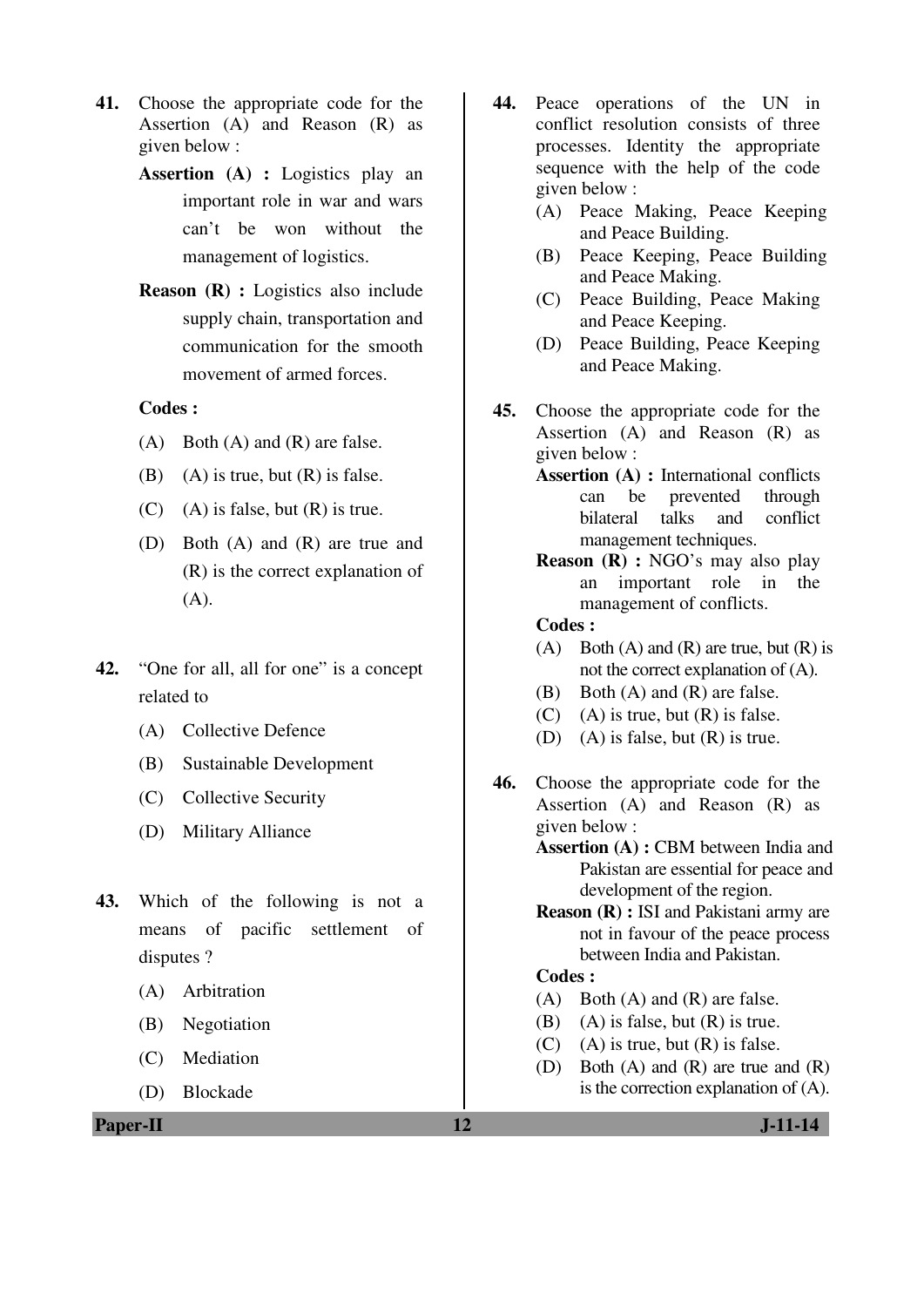- **41.** दिए गये अभिकथन (A) और तर्क (R) के लिए सही कट का चयन कीजिए :
	- **अभिकथन (A)** : युद्ध में संभारिकी महत्त्वपूर्ण भूमिका निभाता है और युद्धों को संभारिकी प्रबन्धन बिना जीता नहीं जा सकता ।
	- **तर्क (R)** : संभारिकी में (आपूर्ति-श्रृंखला), सशस्त्र बलों की सहज गति के लिए परिवहन और संचार-साधन सम्मलित हैं ।
	- कूट :
	- $(A)$   $(A)$  और  $(R)$  दोनों गलत हैं।
	- $(B)$   $(A)$  सही है, परन्तु  $(R)$  गलत है।
	- (C)  $(A)$  गलत है, परन्तु (R) सही है।
	- (D)  $(A)$  और  $(R)$  दोनों सही हैं, और  $(R)$ ,  $(A)$  की सही व्याख्या है।
- 42. 'सभी के लिए एक. एक के लिए सभी' की अवधारणा का सम्बन्ध है
	- (A) सामूहिक रक्षा
	- (B) सम्पोषित विकास
	- (C) सामहिक सुरक्षा
	- (D) सैन्य समझौता
- 43. निम्नलिखित में से कौन सा झगड़ों के शान्तिपूर्ण निपटान का साधन नहीं है  $\overline{v}$ 
	- $(A)$  विवाचन
	- $(B)$  वार्ता
	- $(C)$  मध्यस्थता
	- (D) नाकाबन्दी
- 44. संयुक्त राष्ट्र द्वारा संघर्ष वियोजन में शान्ति कार्रवाई हेत् तीन प्रक्रियाएँ होती हैं । प्रदत्त कुट से सही व्यवस्थित क्रम का चयन कीजिए :
	- $(A)$  शान्ति स्थापन, शान्ति बनाये रखना और शान्ति निर्माण
	- $(B)$  शान्ति बनाये रखना, शान्ति निर्माण और शान्ति स्थापन
	- (C) शान्ति निर्माण, शान्ति स्थापन और शान्ति बनाये रखना
	- (D) शान्ति निर्माण, शान्ति बनाये रखना और शान्ति स्थापन
- 45. अभिकथन (A) और तर्क (R) के लिए सही कूट का चयन कीजिए  $\cdot$ 
	- **अभिकथन (A)** : अन्तर्राष्ट्रीय संघर्षों को द्विपक्षीय वार्ता एवं संघर्ष-प्रबन्धन तकनीकों द्वारा रोका जा सकता है ।
	- तर्क (R) : संघर्षों के प्रबन्धन में गैर-सरकारी संगठन भी महत्त्वपूर्ण भूमिका निभा सकते हैं ।
	- कूट:
	- $(A)$   $(A)$  और  $(R)$  दोनों सही हैं, परन्तु  $(R)$ ,  $(A)$  की सही व्याख्या नहीं है ।
	- $(B)$   $(A)$  और  $(R)$  दोनों गलत हैं।
	- (C)  $(A)$  सही है, परन्तु (R) गलत है ।
	- (D)  $(A)$  गलत है, परन्तु (R) सही है ।
- 46. दिए गये अभिकथन (A) और तर्क (R) के लिए सही कुट का चयन कीजिए : **अभिकथन (A)** : भारत और पाकिस्तान के बीच सी.बी.एम. (CBM) का होना क्षेत्र को शान्ति और विकास के लिए अनिवार्य है । **तर्क (R)** : आई.एस.आई. और पाकिस्तान की सेना भारत और पाकिस्तान के बीच शांति प्रक्रिया के पक्ष में नहीं है । कूट:  $(A)$   $(A)$  और  $(R)$  दोनों गलत हैं।
	- $(B)$   $(A)$  गलत है, परन्तु  $(R)$  सही है।
	-
	- (C)  $(A)$  सही है, परन्तु (R) गलत है।
	- (D)  $(A)$  और  $(R)$  दोनों सही हैं, और  $(R)$ ,  $(A)$  की सही व्याख्या है ।

 **J-11-14 13 Paper-II**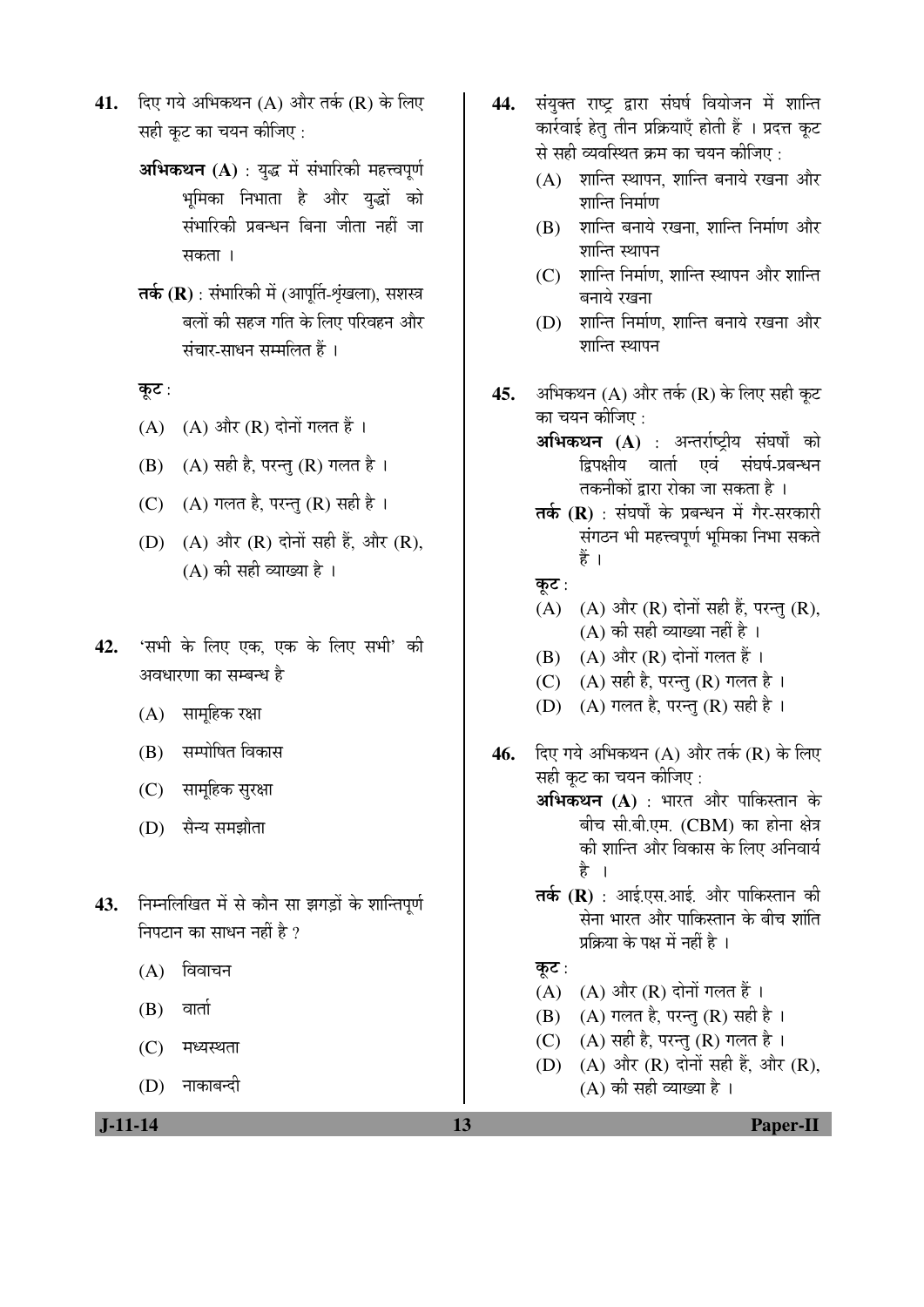**47.** Match the diplomacy in terms of Track (List-I) with their content (List-II) and choose the appropriate code given below :

|               | $List-I$ |             |  | $List-II$    |                                |
|---------------|----------|-------------|--|--------------|--------------------------------|
| a. Track I    |          |             |  |              | i. Peace making                |
|               |          |             |  |              | through providing              |
|               |          |             |  | resources.   |                                |
| b. Track III  |          |             |  |              | ii. Peace making               |
|               |          |             |  |              | through personal               |
|               |          |             |  | involvement. |                                |
|               |          |             |  |              | c. Track IV iii. Peace making  |
|               |          |             |  | through      |                                |
|               |          |             |  |              | communications.                |
|               |          |             |  |              | d. Track VIII iv. Peace making |
|               |          |             |  |              | through official               |
|               |          |             |  | channels.    |                                |
| <b>Codes:</b> |          |             |  |              |                                |
|               | a        | $\mathbf b$ |  | d            |                                |
| (A)           |          | iv iii ii   |  |              |                                |
|               |          |             |  |              |                                |

|  | $(A)$ iv iii ii i |               |
|--|-------------------|---------------|
|  | $(B)$ i ii iii iv |               |
|  | $(C)$ ii i iv iii |               |
|  | $(D)$ iii iv i    | $\mathbf{ii}$ |

**48.** Choose the appropriate code for Assertion (A) and Reason (R) as given below :

> **Assertion (A) :** In the contemporary world, energy security has become a major issue in the conduct of international relations both at the regional as well as international levels.

> **Reason (R) :** India is not self sufficient in its energy security needs and is dependent for its energy security requirements.

#### **Codes :**

(A) Both (A) and (R) are false.

- (B) (A) is true, but (R) is not the correct explanation of (A).
- (C) Both  $(A)$  and  $(R)$  are true and  $(R)$ is the correct explanation of (A).
- (D) (A) is true, but  $(R)$  is false.
- **49.** Choose the appropriate code for the Assertion (A) and Reason (R) as given below :
	- **Assertion (A) :** War finances are the main backbone of a warring nation without which it cannot think of winning a war.
	- **Reason (R) :** Defence Economics is new academic discipline for defence researchers and economists.

## **Codes :**

- (A) (A) is false, but  $(R)$  is true.
- (B) (A) is true, but  $(R)$  is false.
- (C) Both (A) and (R) are true and (R) is not the correct explanation of (A).
- (D) Both (A) and (R) are false.
- **50.** Match the following DPSU's with the places they are situated :

|               |            | $List-I$                                              |                   |                     | $List-II$                        |
|---------------|------------|-------------------------------------------------------|-------------------|---------------------|----------------------------------|
|               |            | a. Garden Reach<br>Shipbuilders and<br>Engineers Ltd. |                   | i.                  | Bengaluru                        |
| Ltd.          |            |                                                       | b. Mazagaon Docks | ii.                 | Hyderabad                        |
|               | Nigam Ltd. | c. Mishra Dhatu                                       |                   |                     | iii. Kolkata                     |
| Ltd.          |            |                                                       |                   |                     | d. Bharat Electronics iv. Mumbai |
| <b>Codes:</b> |            |                                                       |                   |                     |                                  |
|               | a          | b                                                     | $\mathbf{C}$      | d                   |                                  |
| (A)           | iii        | iv                                                    | $\mathbf{i}$      | $\ddot{\mathbf{i}}$ |                                  |
| (B)           | iv         | iii                                                   | $\mathbf{i}$      | ii                  |                                  |
| (C)           | iii        | iv                                                    | $\mathbf{ii}$     | $\mathbf{i}$        |                                  |

 $(D)$  iv iii ii i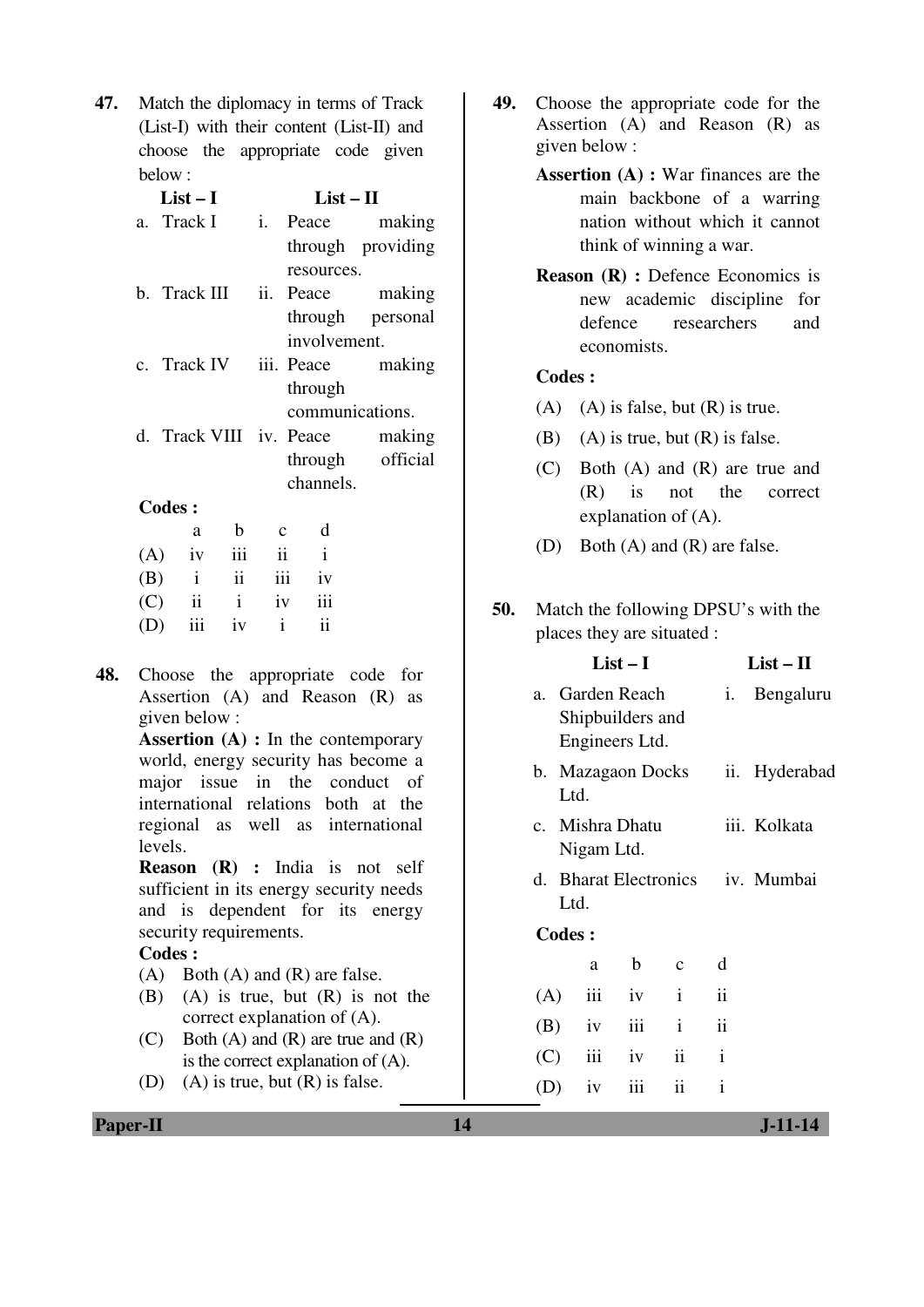47. सूची – I (ट्रैक के पद में दर्शाई राजनीतिज्ञता) को सूची – II (ट्रैक की विषयवस्तु) के साथ सुमेलित कीजिए । इसके लिए सही कूट का चयन कीजिए :

|       | सूची – I          |     |                          | सूची – II                                   |
|-------|-------------------|-----|--------------------------|---------------------------------------------|
|       |                   |     |                          | a. ट्रैक-I i. साधनों को मुहैया करने         |
|       |                   |     |                          | से शान्ति स्थापना                           |
|       |                   |     |                          | b. ट्रैक-III ii. निजी सम्बन्ध द्वारा शान्ति |
|       |                   |     | स्थापना                  |                                             |
|       |                   |     |                          | c. ट्रैक-IV iii. संचार साधनों द्वारा        |
|       |                   |     |                          | शान्ति स्थापना                              |
|       |                   |     |                          | d. ट्रैक-VIII iv. अधिकृत माध्यमों द्वारा    |
|       |                   |     |                          | शान्ति स्थापना                              |
| कूट : |                   |     |                          |                                             |
|       | a                 | b   | $\mathbf c$              | d                                           |
|       | $(A)$ iv          | iii | $\overline{\mathbf{ii}}$ | $\mathbf{i}$                                |
|       | $(B)$ i ii iii    |     |                          | iv                                          |
|       | $(C)$ ii i iv iii |     |                          |                                             |
| (D)   | iii               |     | iv i                     | $\ddot{\mathbf{i}}$                         |
|       |                   |     |                          |                                             |

- 48. नीचे दिए गये अभिकथन (A) और तर्क (R) के लिए सही कुट का चयन कीजिए :
	- **अभिकथन (A)** : समकालीन विश्व में ऊर्जा सुरक्षा, क्षेत्रीय तथा अन्तर्राष्ट्रीय स्तर पर अन्तर्राष्ट्रीय सम्बन्धों को बनाने में मुख्य समस्या बन गई है ।
	- तर्क (R) : भारत अपनी ऊर्जा सुरक्षा की आवश्यकताओं के लिए आत्म-निर्भर नहीं है और ऊर्जा सुरक्षा की आवश्यकताओं के लिए पराश्रित है ।

```
कूट:
```
- $(A)$   $(A)$  और  $(R)$  दोनों गलत हैं।
- (B) (A) सही है, परन्तु (R), (A) की सही व्याख्या नहीं है ।
- (C)  $(A)$  और  $(R)$  दोनों सही हैं और  $(R)$ ,  $(A)$  की सही व्याख्या है।
- (D)  $(A)$  सही है, परन्तु (R) गलत है।
- 49. नीचे दिए गये अभिकथन (A) और तर्क (R) के लिए सही कट का चयन कीजिए :
	- **अभिकथन (A)** : युद्धरत राष्ट्र के लिए सामरिक वित्त रीढ की हड्डी होते हैं. जिनके बिना राष्ट्र युद्ध में विजयी होने के बारे में सोच भी नहीं सकता ।
	- तर्क (R) : रक्षा अर्थशास्त्र रक्षा अन्वेषकों और अर्थशास्त्रियों के लिए नया अकादमिक विषय $\dot{\vec{r}}$ ।

कूट:

- $(A)$   $(A)$  गलत है, परन्तु  $(R)$  सही है।
- (B)  $(A)$  सही है, परन्तु (R) गलत है।
- (C)  $(A)$  और  $(R)$  दोनों सही हैं और  $(R)$ ,  $(A)$  की सही व्याख्या नहीं है।
- (D) (A) और (R) दोनों गलत हैं।
- 50. निम्नलिखित डी.पी.एस.यू. (DPSU's) का उनके स्थानों से सुमेल बिठाइए :

|       | सूची – I                                |       | सूची – II |     |                                                |
|-------|-----------------------------------------|-------|-----------|-----|------------------------------------------------|
|       |                                         |       |           |     | a. गार्डन रीच शिपबिल्डरज़ i. बेंगलौर           |
|       | एण्ड इंजीनियरस लिमि.                    |       |           |     |                                                |
|       |                                         |       |           |     | b.  मजागांव डाक्स लिमि.        ii.    हैदराबाद |
|       |                                         |       |           |     | c.  मिश्र धात् निगम लिमि.     iii.  कलकत्ता    |
|       | d. भारत इलैक्ट्रॉनिक्स लिमि. iv. मुम्बई |       |           |     |                                                |
| कूट : |                                         |       |           |     |                                                |
|       | a                                       | b c d |           |     |                                                |
|       | $(A)$ iii iv i ii                       |       |           |     |                                                |
|       | $(D)$ iv iii i                          |       |           | 11. |                                                |

|  | $(D)$ IV III I II |  |
|--|-------------------|--|
|  | $(C)$ iii iv ii i |  |
|  | $(D)$ iv iii ii i |  |